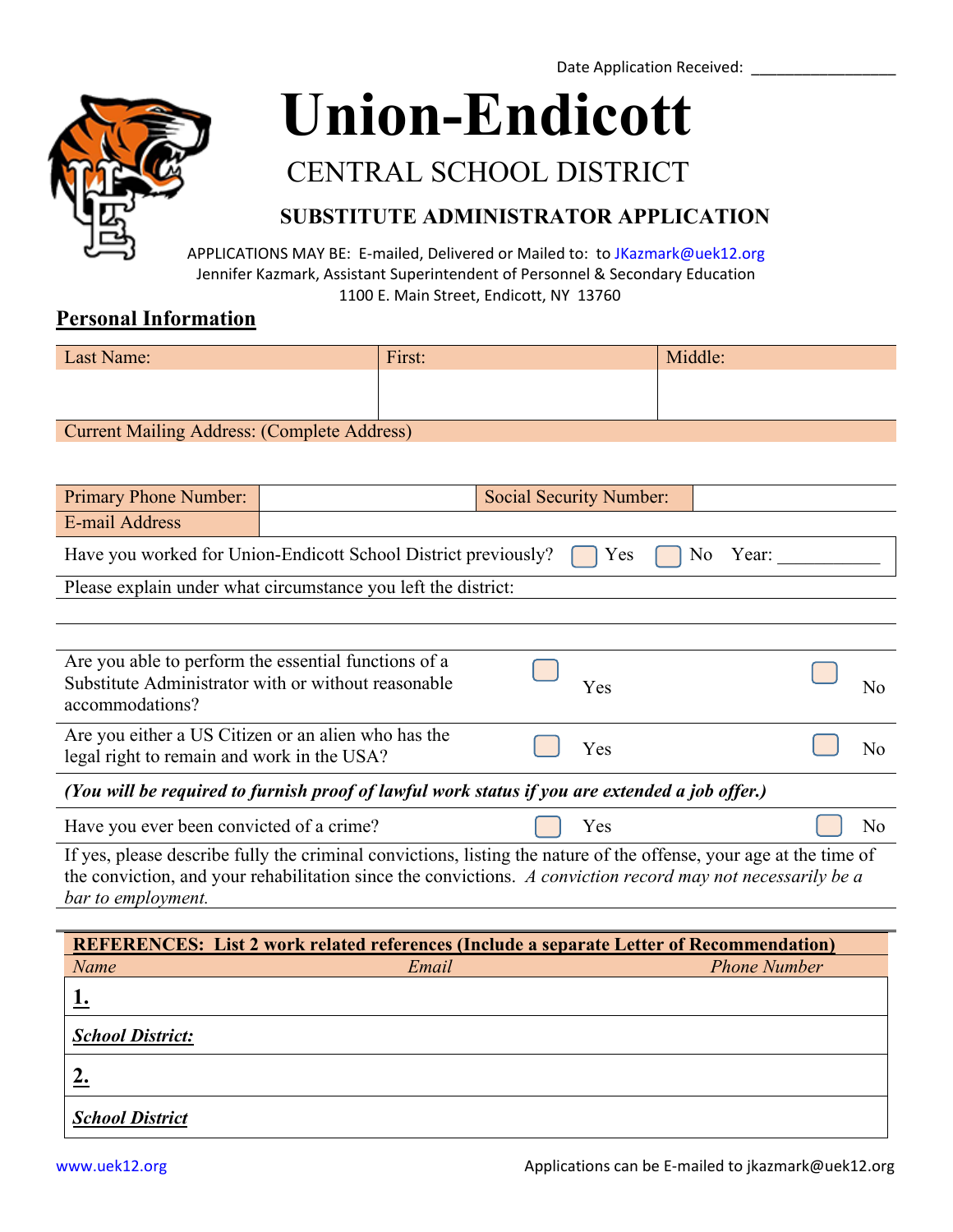# **NYSED Certification(s)**

| Name Certificate Issued Under (If different) : |      |  |
|------------------------------------------------|------|--|
| NYSED Fingerprints on file                     | Y es |  |

## **Educational Background**

| Name and Location of School     | Nature of Studies        | Degree | Year of<br>Completion |
|---------------------------------|--------------------------|--------|-----------------------|
| College                         |                          |        |                       |
|                                 |                          |        |                       |
| Name and Location of School     | Nature of Studies        | Degree | Year of<br>Completion |
| <b>Masters</b>                  |                          |        |                       |
|                                 |                          |        |                       |
| Name and Location of School     | <b>Nature of Studies</b> | Degree | Year of<br>Completion |
| <b>Doctorate</b>                |                          |        |                       |
|                                 |                          |        |                       |
| <b>Distinctions and Honors:</b> |                          |        |                       |
|                                 |                          |        |                       |

# **Administrative Experiences– List 10 years of experiences please include resume**

| <b>Most recent Experience:</b><br>1.                                              |                     |                           |                           |           |     |                    |
|-----------------------------------------------------------------------------------|---------------------|---------------------------|---------------------------|-----------|-----|--------------------|
| Name and Address                                                                  |                     | From                      |                           | To        |     | <b>Total Years</b> |
|                                                                                   |                     | Mo.                       | Yr.                       | Mo.       | Yr. |                    |
|                                                                                   |                     |                           |                           |           |     |                    |
| Supervisor's Name and Title                                                       | <b>Phone Number</b> |                           | <b>Reason for Leaving</b> |           |     |                    |
|                                                                                   |                     |                           |                           |           |     |                    |
| Specific title and duties of position (i.e., grade level, subject, etc.)          |                     |                           |                           |           |     |                    |
|                                                                                   |                     |                           |                           |           |     |                    |
|                                                                                   |                     |                           |                           |           |     |                    |
|                                                                                   |                     |                           |                           |           |     |                    |
| 2. Most recent Experience:                                                        |                     |                           |                           |           |     |                    |
| Name and Address                                                                  |                     | From                      |                           | <b>To</b> |     | <b>Total Years</b> |
|                                                                                   |                     | Mo.                       | Yr.                       | Mo.       | Yr. |                    |
|                                                                                   |                     |                           |                           |           |     |                    |
| Supervisor's Name and Title                                                       | <b>Phone Number</b> | <b>Reason for Leaving</b> |                           |           |     |                    |
|                                                                                   |                     |                           |                           |           |     |                    |
| Specific title and duties of position ( <i>i.e.</i> , grade level, subject, etc.) |                     |                           |                           |           |     |                    |
|                                                                                   |                     |                           |                           |           |     |                    |
|                                                                                   |                     |                           |                           |           |     |                    |
|                                                                                   |                     |                           |                           |           |     |                    |